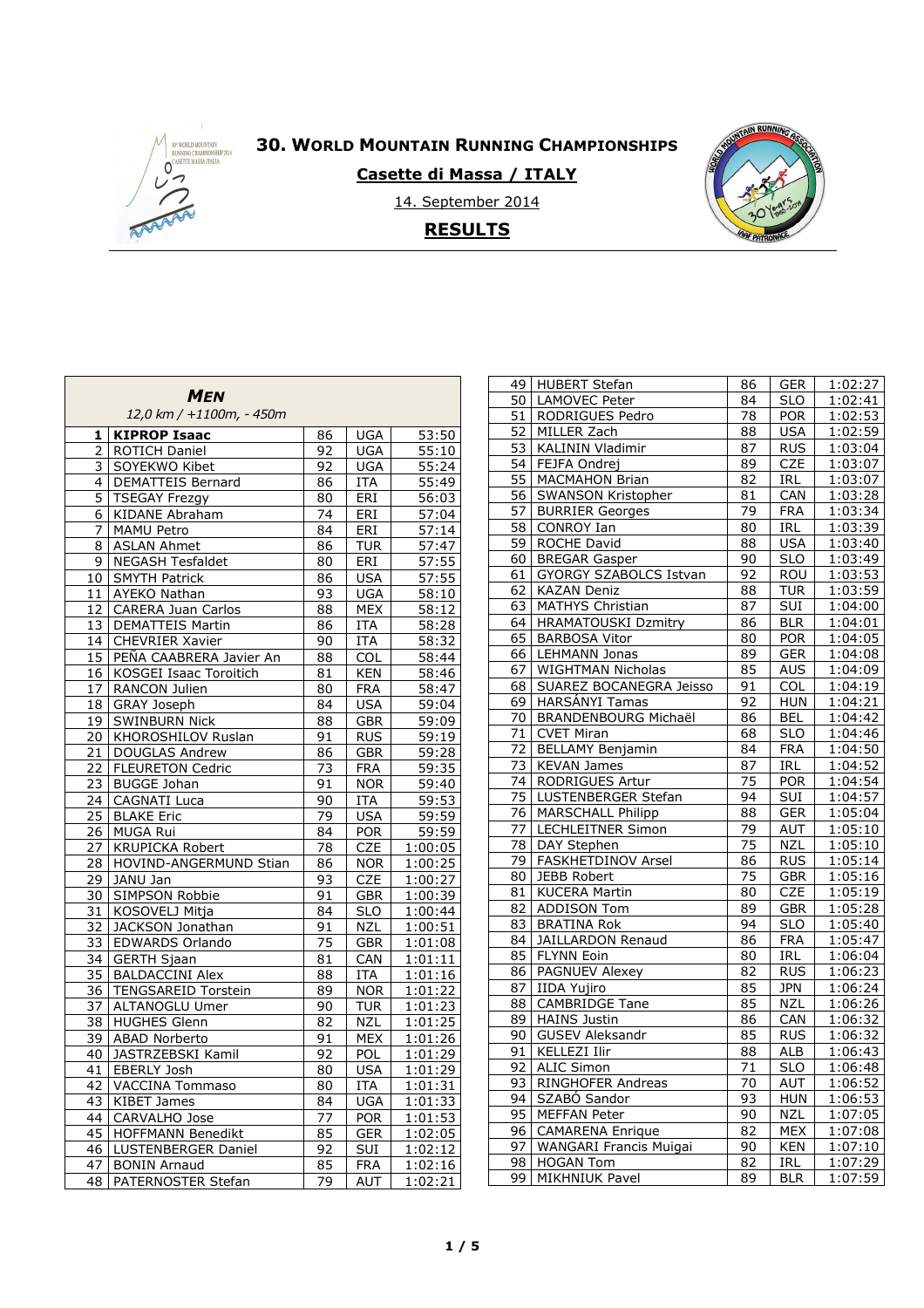|                  | 100   WIRTGEN Vincent    | 76 | BEL        | 1:07:59    |
|------------------|--------------------------|----|------------|------------|
| 101              | <b>WICHMAN Dallas</b>    | 80 | <b>NZL</b> | 1:08:03    |
| 102              | STEPHENS-WHALE Shaun     | 89 | CAN        | 1:08:04    |
| 103              | <b>MINNOCK Barry</b>     | 75 | IRL        | 1:08:19    |
|                  | 104   KUCERA Lukas       | 81 | CZE        | 1:08:28    |
| 105              | DUFFUS Benjamin          | 92 | <b>AUS</b> | 1:08:35    |
| 106              | <b>AYTEKIN Salih</b>     | 90 | <b>TUR</b> | 1:08:40    |
|                  | <b>CRAIGIE Alan</b>      |    | <b>AUS</b> |            |
| 107              |                          | 83 |            | 1:08:41    |
| 108              | MIYACHI Fujio            | 78 | <b>JPN</b> | 1:09:27    |
|                  | 109 KHOÓR Bence          | 84 | <b>HUN</b> | 1:09:34    |
| 110              | STAJNIAK Bartolomiej     | 91 | POL        | 1:09:43    |
| 111              | AGOSTINI Michele         | 90 | <b>SMR</b> | 1:09:47    |
| 112              | <b>CHAPMAN Michael</b>   | 86 | <b>AUS</b> | 1:09:49    |
| 113              | <b>CZAPLA Piotr</b>      | 90 | <b>POL</b> | 1:09:57    |
| 114              | <b>BLAHA Tomas</b>       | 76 | CZE        | 1:10:01    |
| 115              | ROYO Jordi               | 74 | AND        | 1:10:17    |
| 116              | SOYLEMEZ Uzeyir          | 88 | <b>TUR</b> | 1:10:38    |
| $\overline{117}$ | <b>BOGOS Tamas</b>       | 84 | <b>HUN</b> | 1:10:45    |
|                  |                          |    |            |            |
| 118              | MILOVANOVIC Milos        | 89 | <b>SRB</b> | 1:10:59    |
| 119              | <b>BRATUKHIN Andrei</b>  | 91 | <b>BLR</b> | 1:11:10    |
| 120              | SANSA Josep              | 78 | AND        | 1:11:19    |
| 121              | ANCHEVSKI Atanas         | 92 | <b>MKD</b> | 1:11:31    |
| 122              | <b>WHITELEY Robin</b>    | 74 | AUS        | 1:11:34    |
| 123              | AJANOVSKI Kokan          | 82 | <b>MKD</b> | 1:11:56    |
| 124              | <b>FERNANDES Manuel</b>  | 67 | AND        | 1:12:16    |
| 125              | CHENIKALO Oleksandr      | 91 | <b>UKR</b> | 1:12:23    |
| 126              | <b>TSENOV Mitko</b>      | 93 | <b>BUL</b> | 1:12:30    |
| 127              | <b>MALKA Haime</b>       | 70 | <b>ISR</b> | 1:12:44    |
|                  |                          |    |            |            |
| 128              | RIDOLFI Stefano          | 66 | <b>SMR</b> | 1:12:50    |
| 129              | <b>FELICI Matteo</b>     | 80 | <b>SMR</b> | 1:12:56    |
| 130              | <b>CILIA Charles</b>     | 65 | <b>MLT</b> | 1:13:00    |
| 131              | <b>RENARD Arnaud</b>     | 85 | BEL        | 1:13:26    |
| 132              | <b>BONEV Marjan</b>      | 88 | MKD        | 1:14:03    |
| 133              | KONIAEV Ivan             | 87 | <b>RUS</b> | 1:14:33    |
| 134              | COOK Jack                | 67 | CAN        | 1:14:36    |
| 135              | <b>TASDEMIR Aykut</b>    | 91 | TUR        | 1:14:58    |
| 136              | ADLI Kais                | 75 | MON        | 1:15:34    |
| 137              | POHORELYI Oleksii        | 92 | <b>UKR</b> | 1:15:50    |
| 138              | SEMENIUK Volodymyr       | 79 | <b>UKR</b> | 1:16:29    |
| 139              | MIFSUD Melvin            | 79 | MLT        | 1:17:19    |
|                  |                          |    |            |            |
| 140              | FONYÓ Sandor             | 80 | <b>HUN</b> | 1:17:22    |
| 141              | <b>BRATUKHIN Mikhail</b> | 89 | <b>BLR</b> | 1:17:27    |
| 142              | <b>BUDELOT Yannick</b>   | 74 | <b>MON</b> | 1:17:58    |
| 143              | <b>GRECH Gerald</b>      | 76 | <b>MLT</b> | 1:18:03    |
| 144              | KONENENKO Oleksii        | 80 | <b>UKR</b> | 1:18:07    |
| 145              | <b>GERLEI Tamas</b>      | 69 | <b>HUN</b> | 1:18:52    |
| 146              | <b>MAIANI Manuel</b>     | 72 | <b>SMR</b> | 1:19:12    |
| 147              | <b>CRITCHLEY Will</b>    | 84 | CAN        | 1:19:54    |
| 148              | MUGNAINI Alberto         | 76 | <b>SMR</b> | 1:20:07    |
| 149              | STOSIC Kristijan         | 82 | SRB        | 1:21:24    |
|                  |                          | 94 |            |            |
| 150              | <b>GOMES Carlos</b>      |    | AND        | 1:21:34    |
| 151              | DI GIUSTO Laurent        | 78 | <b>MON</b> | 1:22:31    |
| 152              | CUFFARO PISCITELLO Anto  | 67 | <b>MON</b> | 1:24:09    |
| 153              | ZAFIROVSKI Petre         | 94 | <b>MKD</b> | 1:26:25    |
| 154              | <b>BACHIR Omar</b>       | 86 | <b>MON</b> | 1:27:00    |
| 155              | PAZZAGLIA Roberto        | 73 | SMR        | 1:29:36    |
|                  | JOLY Jente               | 91 | BEL        | <b>DNF</b> |
|                  | MARTINEZ Victor          | 75 | AND        | <b>DNF</b> |
|                  | <b>WOMEN</b>             |    |            |            |
|                  | $9,0km / +710m$ , - 245m |    |            |            |
| 1                | <b>MAYR Andrea</b>       | 79 | <b>AUT</b> | 45:07      |
| 2                | MURIGI Lucy Wambui       | 85 | <b>KEN</b> | 47:49      |
|                  |                          |    |            |            |
| 3                | MCLAUGHLIN Allison       | 90 | <b>USA</b> | 47:55      |
| 4                | <b>MATHYS Maude</b>      | 87 | SUI        | 48:22      |
| 5                | JELAGAT Viola            | 92 | <b>KEN</b> | 49:01      |
| 6                | CHEKWEMBOI Patricia      | 94 | <b>UGA</b> | 49:11      |
| 7                | KOSOVELJ Mateja          | 88 | <b>SLO</b> | 49:16      |
| 8                | <b>GAGGI Alice</b>       | 87 | ITA        | 49:55      |
| 9                | <b>CLAYTON Emma</b>      | 88 | <b>GBR</b> | 50:11      |
| 10               | <b>SCHORNA Pavla</b>     | 80 | <b>CZE</b> | 50:21      |
| 11               | DESCO Elisa              | 82 | ITA        | 50:35      |
|                  |                          |    |            |            |

ŕ

| 12 <sub>1</sub> | <b>BERESOVA Katarina</b>                   | 87              | <b>SVK</b> | 50:41               |
|-----------------|--------------------------------------------|-----------------|------------|---------------------|
| 13              | <b>CONFORTOLA Antonella</b>                | 75              | ITA        | 50:54               |
| 14              | ROBINSON Rebecca                           | 82              | <b>GBR</b> | 51:11               |
| 15              | MCCORMACK Sarah                            | 86              | IRL        | 51:13               |
| 16              | <b>DEWALLE Christel</b>                    | 83              | <b>FRA</b> | 51:13               |
| 17              | HOLOVCHENKO Tetyana                        | 80              | <b>UKR</b> | 51:22               |
| 18              | <b>WILKINSON Mary</b>                      | 80              | <b>GBR</b> | 51:52               |
| 19              | MARATON MELKEVIK Kirste                    | 70              | <b>NOR</b> | 51:54               |
| 20              | MULLIGAN Sarah                             | 86              | IRL        | $\overline{5}$ 2:07 |
|                 |                                            |                 |            |                     |
| <u>21</u>       | <b>DEAKINS Megan</b>                       | 90              | <b>USA</b> | 52:09               |
| 22              | MITYAEVA Ekaterina                         | 89              | <b>RUS</b> | 52:15               |
| $\overline{23}$ | DRAGOMIR Denisa Ionela                     | 92              | ROU        | 52:29               |
| 24              | WISNIEWSKA-ULFIK Domini                    | 86              | POL        | 52:50               |
| 25              | MERÉNYI Timea                              | 71              | <b>HUN</b> | 52:52               |
| 26              | MIHAYLOVA Milka                            | $\overline{72}$ | <b>BUL</b> | 53:08               |
| 27              | EGOROVA Galina                             | 83              | <b>RUS</b> | 53:19               |
| 28              | METELKOVA Tatana                           | 72              | CZE        | 53:22               |
| 29              | <b>MAYER Lucia</b>                         | 79              | SUI        | 53:30               |
| 30              | <b>SIEGEL Monique</b>                      | 89              | <b>GER</b> | 53:35               |
| 31              | PREIBISCHOVA Monika                        | 85              | CZE        | 53:52               |
| 32              | POPTSOVA Nigina                            | 88              | <b>RUS</b> | 53:57               |
| 33              | RODRIGUEZ QUIJANO Maria                    | 71              | COL        | 53:58               |
| 34              | FREITAG Karin                              | 80              | <b>AUT</b> | 54:00               |
|                 |                                            |                 |            |                     |
| 35              | CEBO Maria                                 | 84              | POL        | 54:00               |
| 36              | <b>MAIR Susanne</b>                        | 94              | <b>AUT</b> | 54:01               |
| 37              | <b>SABRIE Anais</b>                        | 94              | <b>FRA</b> | $\overline{5}4:03$  |
| 38              | LUND Megan                                 | 83              | <b>USA</b> | 54:05               |
| 39              | <b>NOLL Melanie</b>                        | 84              | <b>GER</b> | 54:05               |
| 40              | <b>MADUREIRA Rosa</b>                      | 77              | <b>POR</b> | 54:22               |
| 41              | <b>UNTERBERGER Birgit</b>                  | 76              | <b>GER</b> | 54:30               |
| 42              | <b>WALSHAW Katie</b>                       | 84              | <b>GBR</b> | 54:31               |
| 43              | <b>STRAEHL Martina</b>                     | 87              | SUI        | 54:42               |
| 44              | <b>BELUSIC Barbara</b>                     | 81              | <b>CRO</b> | 54:46               |
| 45              | JASMIN Lucie                               | 89              | <b>FRA</b> | 54:59               |
| 46              | JURISIC Veronika                           | $\overline{77}$ |            | 55:00               |
|                 |                                            |                 | <b>CRO</b> |                     |
| 47              | CAN Yasemin                                | 92              | <b>TUR</b> | 55:01               |
| 48              | RUKHLYADA Elena                            | 86              | <b>RUS</b> | 55:22               |
| 49              | MILESOVA Iva                               | 77              | <b>CZE</b> | 55:26               |
| 50              | <b>BRATINA Jana</b>                        | 87              | <b>SLO</b> | 55:29               |
| 51              | <b>CHIRON Celia</b>                        | 88              | <b>FRA</b> | 55:51               |
| $\overline{52}$ | <b>WENG Merete</b>                         | 88              | <b>NOR</b> | 55:55               |
| $\overline{53}$ | <b>RUNGGER Renate</b>                      | 79              | ITA        | 55:59               |
| 54              | <b>GIBBS Sally</b>                         | 63              | NZL        | 56:06               |
| 55              | <b>MEIER Bernadette</b>                    | 72              | SUI        | $\overline{56:28}$  |
| 56              | KUZMINSKA Katariyna                        | 76              | POL        | 56:34               |
| 57              | ADSIT-MORRIS Chessa                        | 83              | CAN        | 56:37               |
| 58              | ZOLTANI Tenke                              | 84              | <b>HUN</b> | 57:06               |
| 59              | CANNING Paula                              | 72              | <b>NZL</b> | 57:47               |
| 60              | <b>TOZLU Elif</b>                          | 90              | <b>TUR</b> | 58:20               |
|                 |                                            |                 |            |                     |
| 61              | <b>MRAK Valerija</b><br><b>DONLON Emma</b> | 71              | <b>SLO</b> | 58:25               |
| 62              |                                            |                 |            |                     |
|                 |                                            | 81              | IRL        | 58:38               |
| 63              | <b>TUSAR Mihaela</b>                       | 66              | <b>SLO</b> | 59:03               |
| 64              | MASCIANA Juliane                           | 85              | <b>USA</b> | 59:22               |
| 65              | SILARSKA Dorota                            | 93              | <b>POL</b> | 1:00:20             |
| 66              | RULKEVICH Krystsina                        | 91              | <b>BLR</b> | 1:01:29             |
| 67              | <b>KENESSY Gemma</b>                       | 82              | <b>AUS</b> | 1:01:45             |
| 68              | KODZSAGOGOV Zsaklin                        | 90              | <b>HUN</b> | 1:02:02             |
| 69              |                                            | 66              | <b>MLT</b> | 1:03:15             |
|                 | <b>SAMMUT Angele</b>                       |                 |            |                     |
| 70              | <b>GAVRILOV Milana</b>                     | 87              | <b>SRB</b> | 1:03:28             |
| 71              | <b>BOGAN Duygu Turgut</b>                  | 89              | <b>TUR</b> | 1:03:43             |
| 72              | PAPP Ildiko                                | 82              | <b>HUN</b> | 1:04:09             |
| 73              | <b>HILI Carmen</b>                         | 70              | <b>MLT</b> | 1:05:08             |
| 74              | SEIBOLD Kate                               | 75              | <b>AUS</b> | 1:05:28             |
| 75              | <b>KAISER Jessica</b>                      | 87              | CAN        | 1:06:11             |
| 76              | PASHKOUSKAYA Katsiaryna                    | 76              | <b>BLR</b> | 1:06:32             |
| 77              | BEN-AMI Hanna                              | 89              | <b>ISR</b> | 1:07:12             |
| 78              | <b>SMITH Harriet</b>                       | 93              | <b>AUS</b> | 1:08:38             |
| 79              | POP ARSOVA Andrijana                       | 90              | <b>MKD</b> | 1:10:26             |
| 80              | <b>TINIO Mirabelle</b>                     | 77              | CAN        | 1:10:29             |
| 81              | <b>KRAFT Emma</b>                          | 83              | <b>AUS</b> | 1:36:24             |
|                 | <b>BUYUKBEZGIN Burcu</b>                   | 91              | <b>TUR</b> | <u>DNF</u>          |

 $\mathsf{l}$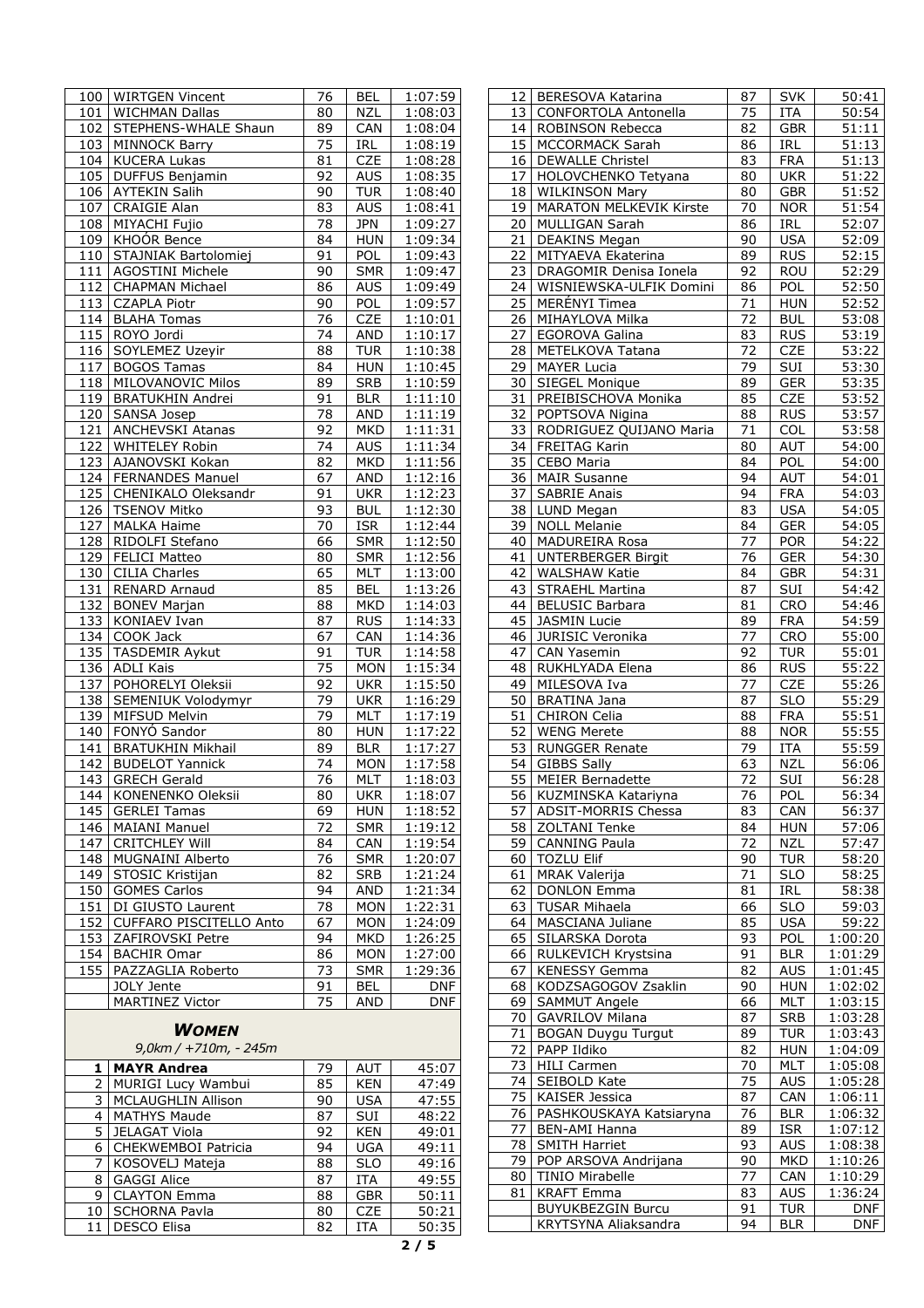|                       | <b>JUNIOR MEN</b><br>9,0km / +710m, - 245m |                 |                          |                |
|-----------------------|--------------------------------------------|-----------------|--------------------------|----------------|
| 1                     | <b>KIPYEKO Phillip</b>                     | 95              | <b>UGA</b>               | 40:51          |
| $\overline{2}$        | <b>KARAGOZ Ramazan</b>                     | 97              | <b>TUR</b>               | 42:42          |
|                       | 3 BOZKURT Ferhat                           | 97              | <b>TUR</b>               | 42:53          |
| 4                     | <b>CAVAGNA Nadir</b>                       | 95              | <b>ITA</b>               | 44:33          |
| 5                     | <b>OVERGAARD Stian Aarvik</b>              | 97              | <b>NOR</b>               | 44:53          |
| 6                     | <b>MAGNINI Davide</b>                      | 97              | <b>ITA</b>               | 45:29          |
| 7                     | <b>ISLER Musa</b>                          | 97              | <b>TUR</b>               | 45:43          |
| 8                     | SADLO Dominik                              | 95              | <b>CZE</b>               | 45:57          |
| 9                     | <b>MEISSEL Hannes</b>                      | 95              | AUT                      | 46:14          |
|                       | 10   BARBE Geoffrey                        | 95              | <b>FRA</b>               | 46:32          |
| 11                    | <b>LAWLER Andrew</b>                       | 95              | <b>GBR</b>               | 46:37          |
| 12                    | ZEUS Maximilian                            | 95              | GER                      | 46:55          |
| 13                    | NICHOLLS Maximilian                        | 96              | <b>GBR</b>               | 47:18          |
| 14                    | SAGLAM Ayhan                               | 97              | <b>TUR</b>               | 47:22          |
| 15                    | <b>SENEE Gauthier</b>                      | $\overline{95}$ | <b>FRA</b>               | 47:34          |
| 16                    | THIES II Jeffrey                           | 95              | <b>USA</b>               | 47:34          |
| 17                    | DOMINGUEZ Jose Alfredo                     | 97              | <b>MEX</b>               | 47:48          |
| 18                    | <b>MATISON Lucas</b>                       | 96              | <b>USA</b>               | 47:49          |
| 19                    | <b>SATOR Damian</b><br>20 LEANCA Andrei    | 96<br>95        | POL<br><b>ROU</b>        | 47:52<br>47:58 |
| 21                    | <b>GALIULLIN Konstantin</b>                | 95              | <b>RUS</b>               | 48:05          |
|                       | 22 VOSVRDA Sebastian                       | 96              | <b>CZE</b>               | 48:36          |
| 23                    | ADKIN Jacob                                | 96              | <b>GBR</b>               | 48:41          |
| 24                    | AYMONOD Henri                              | 96              | <b>ITA</b>               | 48:49          |
| 25                    | SINGER Michael                             | 95              | AUT                      | 49:05          |
| $\overline{26}$       | <b>KRASNOV Pavel</b>                       | 95              | <b>RUS</b>               | 49:10          |
| 27                    | <b>CALEY Reuben</b>                        | 96              | AUS                      | 49:17          |
| 28                    | <b>WHARTON Max</b>                         | 96              | <b>GBR</b>               | 49:25          |
| $\overline{29}$       | <b>DUMITRU Ionut Marius</b>                | 96              | <b>ROU</b>               | 49:28          |
| 30                    | <b>INNERHOFER Hans Peter</b>               | 95              | <b>AUT</b>               | 49:30          |
| 31                    | <b>PEREZ Bastien</b>                       | 96              | <b>FRA</b>               | 49:30          |
| $\overline{32}$       | <b>ROBERTSON Tim</b>                       | 95              | <b>NZL</b>               | 49:40          |
| 33                    | DEMARCQ Raphael                            | 95              | <b>FRA</b>               | 49:46          |
| $\frac{3}{4}$         | <b>GALIN Gainislam</b>                     | 95              | <b>RUS</b>               | 49:48          |
| 35                    | LASZCZOWSKI Dawid                          | 95              | POL                      | 49:48          |
| 36                    | JAZWIECKI Stanislaw                        | 95              | POL                      | 50:14          |
| 37                    | FALCESCU Mihai Marian                      | 96              | ROU                      | 50:19          |
| 38                    | <b>BOZIC Aljaz</b>                         | 96              | SL <sub>o</sub>          | 50:22          |
|                       | 39 VENTURA Luca                            | 96              | <b>ITA</b>               | 50:24          |
| 40<br>$\overline{41}$ | <b>BALABANOV Ivo</b>                       | 97<br>96        | <b>BUL</b>               | 50:25          |
| 42                    | LAVRIKOV Evgenii<br>VIEIRA Bruno           | 95              | <b>RUS</b><br><b>POR</b> | 50:27          |
| 43                    | <b>BUCHAYSKYI Mykhailo</b>                 | 96              | <b>UKR</b>               | 50:49<br>51:28 |
| 44                    | KOVAR Jachym                               | 96              | <b>CZE</b>               | 51:54          |
| 45                    | PERALTA Henry                              | 97              | <b>MEX</b>               | 52:10          |
| 46                    | <b>GARBACIK Michal</b>                     | 95              | POL                      | 52:13          |
| 47                    | MAIER Vasile Alexandru                     | 96              | <b>ROU</b>               | 52:28          |
| 48                    | <b>BOROVKA Miroslav</b>                    | 98              | <b>SVK</b>               | 52:43          |
| 49                    | <b>WALLACE Hamish</b>                      | 96              | <b>AUS</b>               | 52:44          |
| 50                    | DOBRANSKYY Bohdan                          | 95              | <b>UKR</b>               | 52:51          |
| 51                    | <b>ANDERSON Bryce</b>                      | 96              | AUS                      | 53:04          |
| 52                    | LAZAR Nejc                                 | 96              | <b>SLO</b>               | 53:08          |
| 53                    | MOONEY Killian                             | 95              | <b>IRL</b>               | 53:08          |
| 54                    | <b>BORN</b> Adrien                         | 96              | <b>BEL</b>               | 53:10          |
| 55                    | <b>GAURA Adam</b>                          | 96              | <b>CZE</b>               | 53:31          |
| 56                    | <b>ANDERSEN Thomas</b>                     | 95              | <b>NZL</b>               | 53:38          |
| 57                    | TRONTELJ Ziga                              | 96              | <b>SLO</b>               | 53:48          |
| 58                    | JÓZSA Bence                                | 97              | <b>HUN</b>               | 53:52          |
| 59                    | PYSHNIAK Kostiantyn                        | 95              | <b>UKR</b>               | 54:06          |
| 60                    | <b>IVAKH Vitalii</b>                       | 96              | <b>UKR</b>               | 54:30          |
| 61                    | PAJMAKOSKI Ilija                           | 95              | <b>MKD</b>               | 54:58          |

| 62 | <b>FALLON Jamie</b>      | 97 | IRL        | 55:02      |
|----|--------------------------|----|------------|------------|
| 63 | CARSOLIO Santiago        | 95 | <b>MEX</b> | 55:08      |
| 64 | MIKSA Kende              | 95 | <b>HUN</b> | 56:01      |
| 65 | <b>NOEL Adrien</b>       | 95 | <b>BEL</b> | 56:03      |
| 66 | <b>BIBBY Oliver</b>      | 95 | CAN        | 56:20      |
| 67 | <b>GERLEI Matè</b>       | 96 | <b>HUN</b> | 56:36      |
| 68 | BÜKI Adam                | 95 | <b>HUN</b> | 57:36      |
| 69 | <b>ARMES Erik</b>        | 97 | <b>USA</b> | 58:49      |
| 70 | <b>MCNALLY Rick</b>      | 95 | IRL        | 1:00:24    |
|    | <b>INNERHOFER Manuel</b> | 95 | <b>AUT</b> | <b>DNF</b> |
|    | <b>NOEL Enzo</b>         | 95 | <b>BEL</b> | <b>DNF</b> |
|    |                          |    |            |            |

#### *JUNIOR WOMEN*

*3,8km / +320m, – 95m* 

| 1               | <b>CHESANG Stella</b>  | 96              | <b>UGA</b>              | 19:23      |
|-----------------|------------------------|-----------------|-------------------------|------------|
| $\overline{2}$  | <b>KISTNER Sarah</b>   | 97              | <b>GER</b>              | 20:38      |
| 3               | STRANSKA Michaela      | $\overline{97}$ | <b>CZE</b>              | 21:01      |
| 4               | <b>ORTIZ Amanda</b>    | 98              | <b>USA</b>              | 21:17      |
| 5               | <b>GRAVES Catriona</b> | $\overline{96}$ | <b>GBR</b>              | 21:23      |
| 6               | <b>BALCARCZYK Nada</b> | 97              | <b>GER</b>              | 21:24      |
| 7               | PISCU Andreea Alina    | 98              | ROU                     | 21:34      |
| 8               | RUSKAN Marisa          | 95              | <b>USA</b>              | 21:39      |
| 9               | BESHIROVA Carmen Idris | 98              | <b>CZE</b>              | 21:41      |
| 10              | NIKOLAEVA Olga         | 95              | <b>RUS</b>              | 21:45      |
| 11              | <b>PONCET Elise</b>    | 95              | <b>FRA</b>              | 21:47      |
| 12              | LARINA Irina           | $\overline{96}$ | <b>RUS</b>              | 21:52      |
| 13              | BRAYKOVA Hristiyana    | 95              | <b>BUL</b>              | 21:53      |
| 14              | DAVIES Heidi           | 98              | <b>GBR</b>              | 21:56      |
| 15              | DIAS Magdalena         | 97              | POL                     | 21:58      |
| 16              | KANTEKIN Umran Sedef   | 96              | <b>TUR</b>              | 22:05      |
| $\overline{17}$ | ZUDOR Iulia Melinda    | $\overline{98}$ | <b>ROU</b>              | 22:10      |
| 18              | <b>MALIR</b> Georgia   | 96              | <b>GBR</b>              | 22:20      |
| 19              | MINKINA Dilyana        | $\overline{9}$  | <b>BUL</b>              | 22:24      |
| 20              | KORVASOVA Tereza       | 96              | <b>CZE</b>              | 22:26      |
| 21              | SEEFELD Annika         | 96              | <b>GER</b>              | 22:32      |
| 22              | ZECCA Alessia          | 96              | ITA                     | 22:38      |
| 23              | ZRASTAKOVA Veronika    | 96              | <b>SVK</b>              | 22:43      |
| 24              | <b>ARGUN Tugba</b>     | 98              | <b>TUR</b>              | 22:44      |
| 25              | <b>ATALAY Bahar</b>    | 98              | <b>TUR</b>              | 22:46      |
| $\overline{26}$ | <b>CUFER Ana</b>       | $\overline{96}$ | $\overline{\text{SLO}}$ | 22:51      |
| 27              | DE SILVESTRO Alba      | 95              | <b>ITA</b>              | 22:56      |
| 28              | <b>BAUDOIN Salome</b>  | $\overline{97}$ | <b>FRA</b>              | 23:01      |
| 29              | WOHRI Sophia           | $\overline{96}$ | AUT                     | 23:16      |
| 30              | NAHORNA Yana           | $\overline{96}$ | <b>UKR</b>              | 23:18      |
| 31              | PAWLOWSKA Paulina      | 95              | POL                     | 23:27      |
| 32              | PELAMATTI Simona       | $\overline{95}$ | <b>ITA</b>              | 23:42      |
| 33              | PASCAR Ioana Aurelia   | $\overline{96}$ | ROU                     | 23:45      |
| $\overline{34}$ | JORDAN Samantha        | $\overline{98}$ | <b>NZL</b>              | 23:47      |
| 35              | <b>SCHOLL Tabor</b>    | 97              | <b>USA</b>              | 23:52      |
| 36              | PETROVA Irina          | 96              | <b>RUS</b>              | 24:07      |
| $\overline{37}$ | FILIPOWSKA Agnieszka   | 97              | POL                     | 24:22      |
| 38              | HORVÁT Karmen          | 97              | <b>HUN</b>              | 24:52      |
| 39              | JESENKO Sara           | 96              | <b>SLO</b>              | 25:31      |
| 40              | <b>OREHEK Karmen</b>   | 97              | <b>SLO</b>              | 25:56      |
| $\overline{41}$ | STOJANOVSKA Marija     | 95              | <b>MKD</b>              | 26:39      |
| 42              | <b>BARI</b> Agnes      | 97              | <b>HUN</b>              | 32:06      |
|                 | <b>BÓCZ Patricia</b>   | $\overline{98}$ | <b>HUN</b>              | <b>DNF</b> |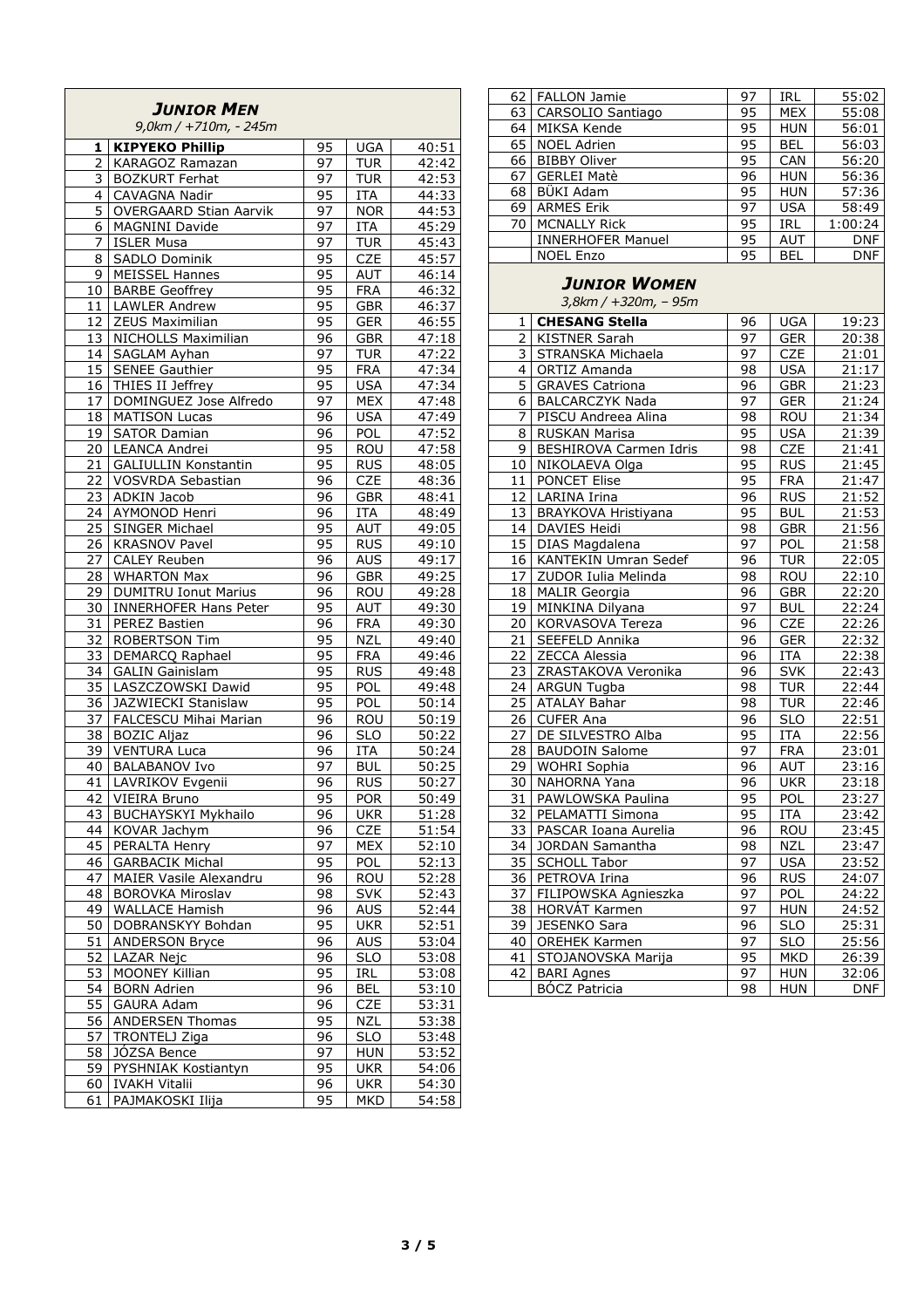## **TEAM RANKING 2014:**

Legend (**#**):

- "number" – scored points

|     | <b>MEN</b> | pts | <b>WOMEN</b> | pts | JUN. MEN   | pts | JUN. WOMEN | pts |
|-----|------------|-----|--------------|-----|------------|-----|------------|-----|
| 1.  | <b>UGA</b> | 17  | <b>ITA</b>   | 32  | <b>TUR</b> | 12  | <b>GER</b> | 8   |
| 2.  | ERI        | 27  | <b>GBR</b>   | 41  | ITA        | 34  | <b>USA</b> | 12  |
| 3.  | <b>ITA</b> | 55  | <b>USA</b>   | 62  | <b>GBR</b> | 47  | <b>CZE</b> | 12  |
| 4.  | <b>USA</b> | 94  | <b>CZE</b>   | 69  | <b>FRA</b> | 56  | <b>GBR</b> | 19  |
| 5.  | <b>GBR</b> | 103 | <b>AUT</b>   | 71  | AUT        | 64  | <b>RUS</b> | 22  |
| 6.  | <b>FRA</b> | 143 | SUI          | 76  | <b>CZE</b> | 74  | ROU        | 24  |
| 7.  | <b>POR</b> | 186 | <b>RUS</b>   | 81  | <b>RUS</b> | 81  | <b>BUL</b> | 32  |
| 8.  | <b>CZE</b> | 191 | <b>IRL</b>   | 97  | <b>ROU</b> | 86  | <b>FRA</b> | 39  |
| 9.  | <b>SLO</b> | 212 | <b>FRA</b>   | 98  | POL        | 90  | <b>TUR</b> | 40  |
| 10. | <b>TUR</b> | 213 | <b>GER</b>   | 110 | <b>USA</b> | 103 | <b>POL</b> | 46  |
| 11. | <b>GER</b> | 236 | POL          | 115 | <b>MEX</b> | 125 | <b>ITA</b> | 49  |
| 12. | <b>NZL</b> | 236 | <b>SLO</b>   | 118 | <b>AUS</b> | 127 | <b>SLO</b> | 65  |
| 13. | <b>RUS</b> | 238 | <b>HUN</b>   | 151 | <b>SLO</b> | 147 | <b>HUN</b> | 80  |
| 14. | IRL        | 271 | <b>TUR</b>   | 178 | <b>UKR</b> | 152 |            |     |
| 15. | CAN        | 281 | <b>CAN</b>   | 212 | IRL        | 185 |            |     |
| 16. | <b>HUN</b> | 389 | <b>AUS</b>   | 219 | <b>HUN</b> | 189 |            |     |
| 17. | <b>AUS</b> | 391 |              |     |            |     |            |     |
| 18. | <b>BLR</b> | 423 |              |     |            |     |            |     |
| 19. | <b>AND</b> | 509 |              |     |            |     |            |     |
| 20. | <b>SMR</b> | 514 |              |     |            |     |            |     |
| 21. | <b>MKD</b> | 529 |              |     |            |     |            |     |
| 22. | <b>UKR</b> | 544 |              |     |            |     |            |     |
| 23. | <b>MON</b> | 581 |              |     |            |     |            |     |